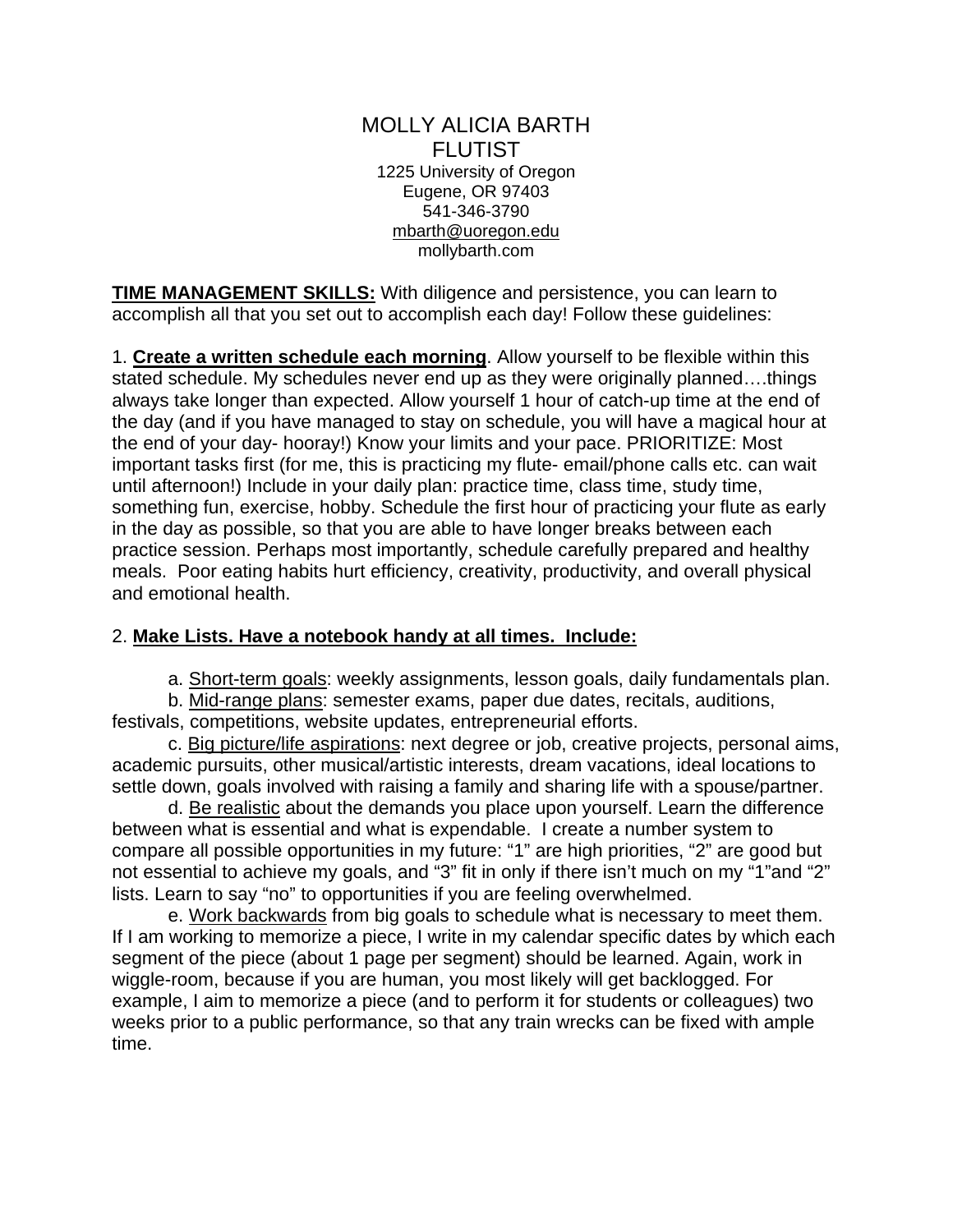# **PRACTICE SESSION STRATEGIES**

#### 1. **Prepare your body for your practice session- loosen up/stretch:**

 a. Standing up, reach arms/upper body toward the floor, dangle there for 20 seconds or so. Wrap your arms around your lower legs to increase the stretch.

b. Standing tall, tilt your head from side to side to aid your neck.

c. Roll neck forward/side-to-side. Massage your forehead.

 d. Consciously relax jaw muscles- open and close your mouth, massage jaw hinge, let your mouth fall open (as if in awe of something).

 e. Interlock hands in front of you, with arms outstretched. Pull your hands as far forward as possible, feeling the stretch in your upper back.

# 2. **Focus- Learn to get maximum results within a concise practice session:**

a. Breathing exercise- 4/6/8 counts in/out, with arms as guide.

 b. Select conducive practice space (good temperature, good light, as sound proof/quiet of a space as possible, dry as opposed to boomy acoustics) Create an environment that makes you want to be there for long periods of time and to focus on the flute and on nothing else.

 c. Have at your disposal: pencil, metronome, tuner, mirror, stand, all of the music that you intend to play during the session, recording device when it might be useful.

 d. Put in a far-away location: cell/home phone, computer, TV (anything that might taunt you…). If possible, find a space away from children/family.

# 3. **Use your body in a comfortable, natural way:**

a. If you feel pain, assess the situation. Are you trying out a new hand position, or a new instrument? Are you slouching? Is your flute rolled inwards too far? Take a break if you feel pain, and then play short subsequent sessions, thinking of nothing other than optimal use of your body. Think of your entire body…sometimes, tension in your leg can manifest itself as pain in your arm, for example.

b. Take breaks. My rule is to separate each hour by at least ½ hour of another activity.

c. Take days off occasionally... One day off each week or two is a good way to clear the brain and to aid the muscles.

d. Consider delving into yoga, tai chi, Alexander Technique, Acupuncture, and the like to keep your body strong and your muscles relaxed.

# 4. **How to use your powerful brain:**

 a. Trust yourself- you have had solid training (or you would not be here today!). You know your strengths and weaknesses, and you can be honest with yourself.

 b. Be sure that you are making music in every note that you play (scales, etudes, pieces, long-tones). Develop a personal connection to everything that you play.